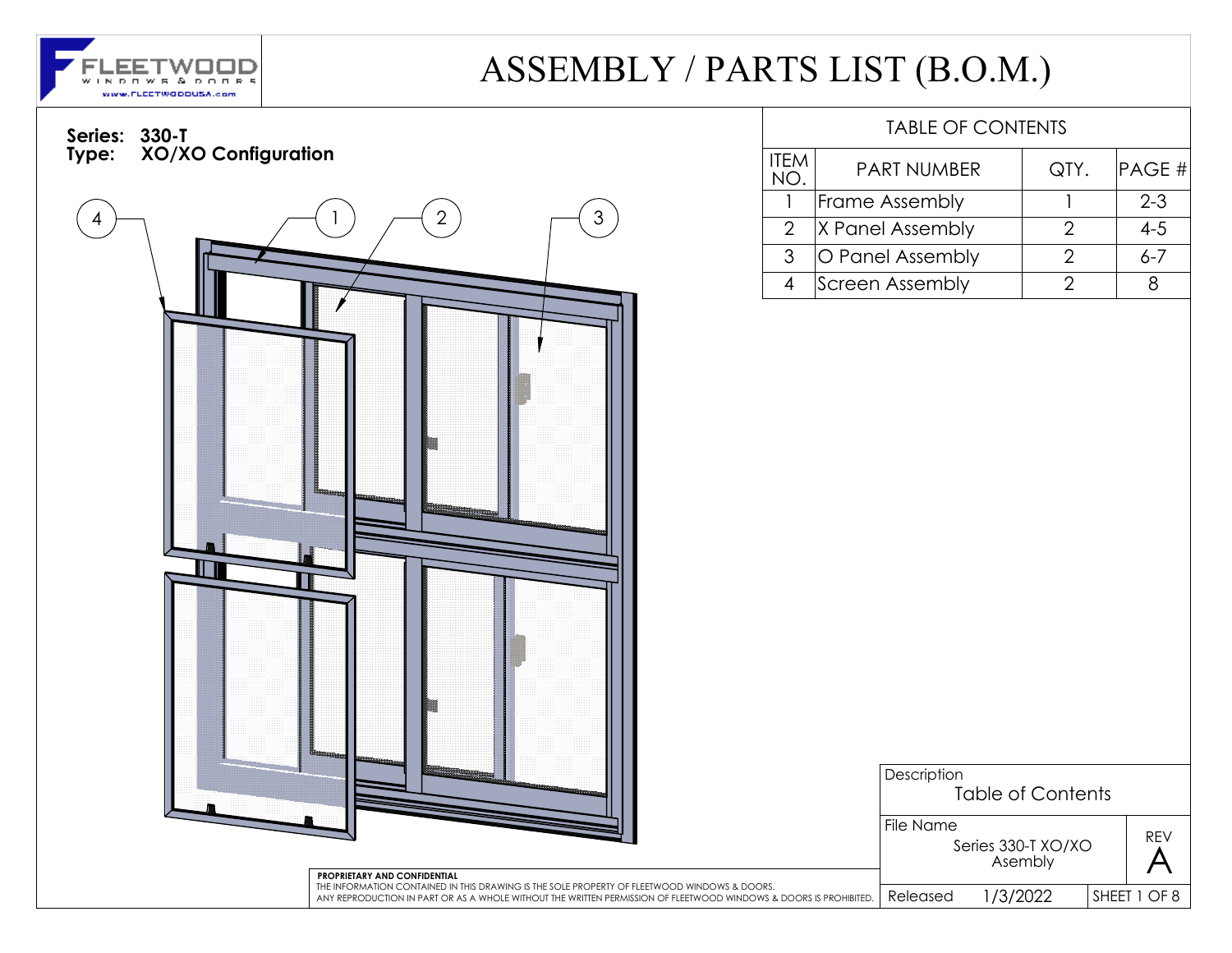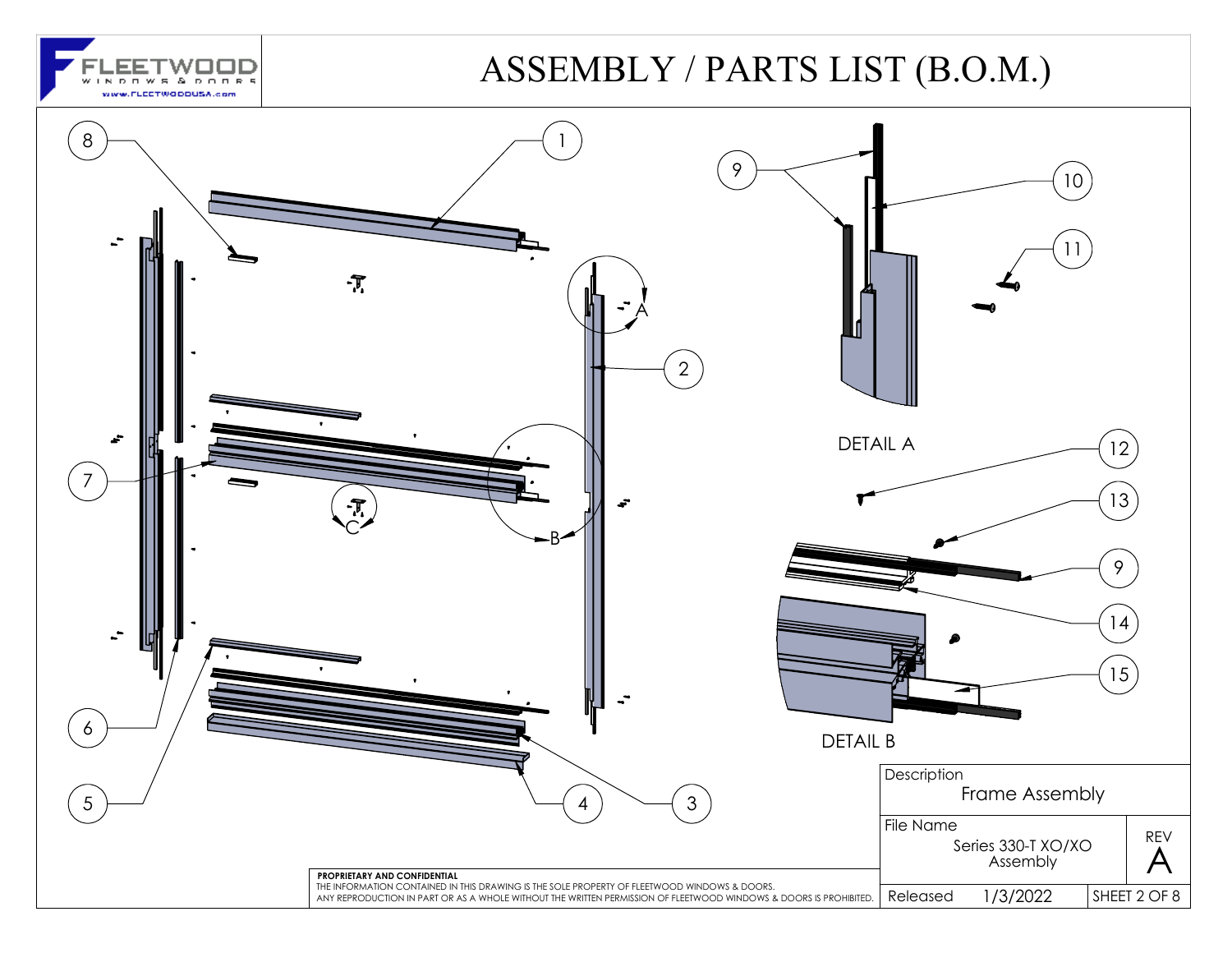



DETAIL C

|                    |                    | <b>EXTRUSIONS</b>                    |                |  |
|--------------------|--------------------|--------------------------------------|----------------|--|
| <b>ITEM</b><br>NO. | <b>PART NUMBER</b> | <b>DESCRIPTION</b>                   |                |  |
| 1                  | 5309               | Nail-on Head                         | 1              |  |
| $\mathfrak{D}$     | 5301               | Nail-On Jamb                         | $\mathcal{P}$  |  |
| 3                  | 5343               | Nail-on Sill                         | 1              |  |
| $\overline{4}$     | SPN530N            | Nailfin Sill Pan                     | 1              |  |
| 5                  | 5311               | Sill Filler/Closer                   | $\overline{2}$ |  |
| 6                  | 5390               | Screen Adapter (Slider Jamb)         | $\overline{2}$ |  |
| 7                  | 5367               | Integral Stack Bar (Std)             | 1              |  |
|                    |                    | <b>HARDWARE</b>                      |                |  |
| <b>ITEM</b><br>NO. | <b>PART NUMBER</b> | <b>DESCRIPTION</b>                   | QTY.           |  |
| 8                  | 22918              | Anti-Lift/Fix Pan Guide (BL1397)     |                |  |
| 9                  | 19118              | Small Fin Seal Mohair (23027045BKQB) |                |  |
| 10                 | 22913              | <b>PVC Jamb Isolator</b>             |                |  |
| 11                 | 20314              | #8 PHP-A Screw, .75 in, SS, Clear    |                |  |
| 12                 | 20901              | #6 X 3/8" UC FHSM                    |                |  |
| 13                 | 20228, 20229       | #6 PHP-TEK, .5, (S.S., Black)        |                |  |
| 14                 | 19092              | <b>PVC Sill Center</b>               |                |  |
| 15                 | 19095              | PVC Head Filler (BL1265)             |                |  |
| 16                 | 25766, 25767       | T-Clip, (Clear, Black)               |                |  |
|                    |                    | Description<br>Frame Assembly        |                |  |

File Name

REV

Series 330-T XO/XO  $\overrightarrow{A}$ SHEET 3 OF 8 **PROPRIETARY AND CONFIDENTIAL** THE INFORMATION CONTAINED IN THIS DRAWING IS THE SOLE PROPERTY OF FLEETWOOD WINDOWS & DOORS. ANY REPRODUCTION IN PART OR AS A WHOLE WITHOUT THE WRITTEN PERMISSION OF FLEETWOOD WINDOWS & DOORS IS PROHIBITED. Released 1/3/2022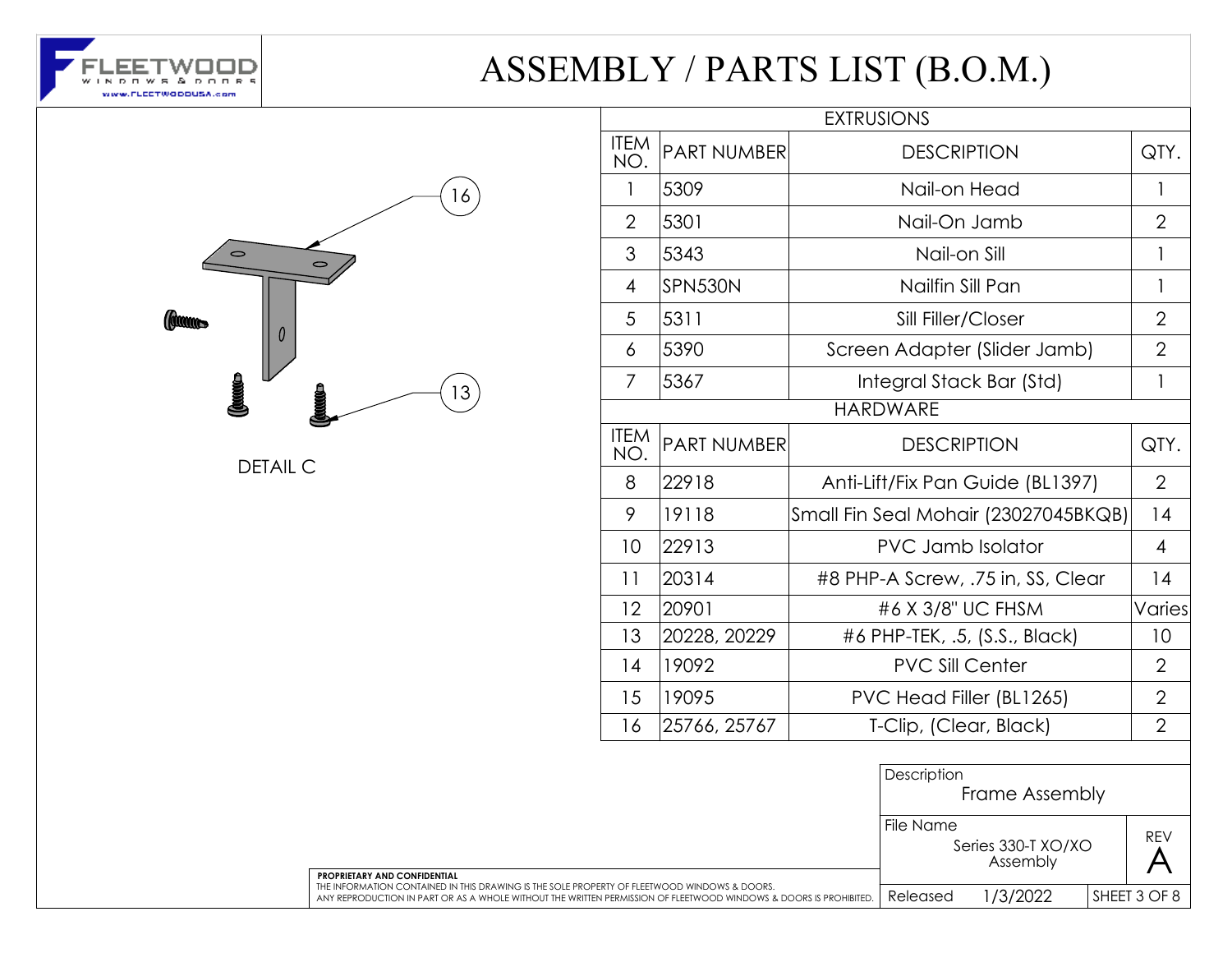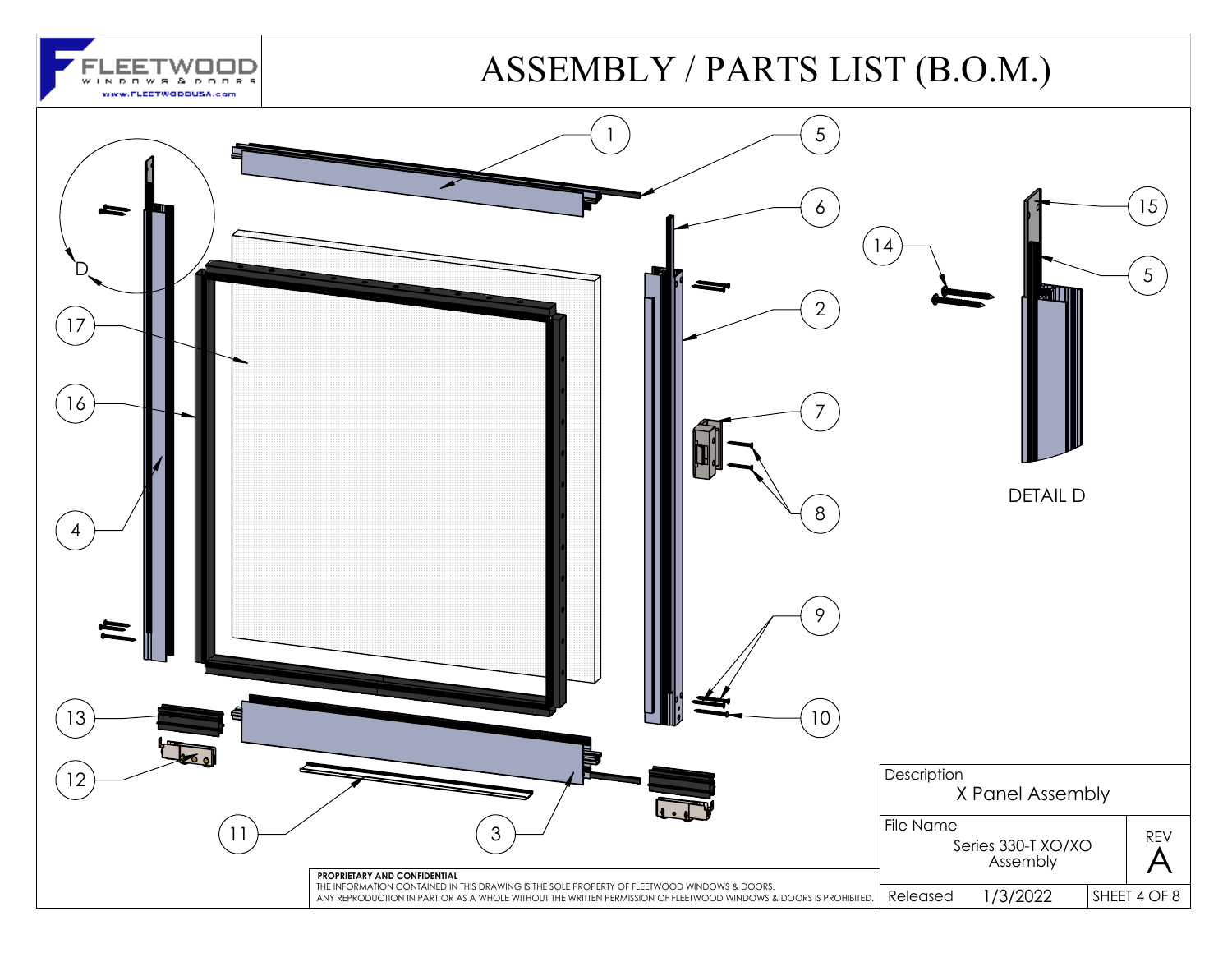

|                    |                    | <b>EXTRUSIONS</b>                           |                |
|--------------------|--------------------|---------------------------------------------|----------------|
| <b>ITEM</b><br>NO. | <b>PART NUMBER</b> | <b>DESCRIPTION</b>                          | QTY.           |
| 1                  | 5348               | Top Rail DG                                 |                |
| $\overline{2}$     | 5371               | Sliding Interlock DG                        |                |
| 3                  | 5349               | <b>Bottom Rail DG</b>                       |                |
| 4                  | 5338               | Lead Stile DG                               | 1              |
|                    |                    | <b>HARDWARE</b>                             |                |
| <b>ITEM</b><br>NO. | <b>PART NUMBER</b> | <b>DESCRIPTION</b>                          | QTY.           |
| 5                  | 19118              | Small Fin Seal Mohair (23027045BKQB)        | 3              |
| 6                  | 20516              | X-Large Fin Seal Mohair (50027045BKGB)      | $\mathbf{1}$   |
| 7                  | 24636              | Archetype Sliding Window Latch SS (170-000) | 1              |
| 8                  | 20252, 20253       | #8 FHP Screw, 1.5 in. (S.S., Black)         | $\overline{2}$ |
| 9                  | 20258              | #8 FHP - A, 2 in, SS, Clear                 | 4              |
| 10                 | 20326, 20327       | #8 PHP - A, 2.0", SS, (Clear, Black)        | $\overline{2}$ |
| 11                 | 22938              | Bottom Rail Spreader (BL 798)               | 1              |
| 12                 | 18894              | Aspen Tandem Nylon Roller                   | $\overline{2}$ |
| 13                 | 19107              | Roller Insert - Wheel Housing (AN 9853)     | $\overline{2}$ |
| 14                 | 20324              | #8 PHP - A, 1.5 in. (Black)                 | 4              |
| 15                 | 19113              | PVC Spreader bar, Leadstile (KB 1395)       | 1              |
| 16                 | 19056              | 1 in. Glazing Vinyl (BL 325)                |                |
| 17                 |                    | Glass                                       |                |

|                                                                                                                                                                                                                                                          | Description<br>X Panel Assembly |                                |  |              |
|----------------------------------------------------------------------------------------------------------------------------------------------------------------------------------------------------------------------------------------------------------|---------------------------------|--------------------------------|--|--------------|
|                                                                                                                                                                                                                                                          | File Name                       | Series 330-T XO/XO<br>Assembly |  | <b>REV</b>   |
| <b>PROPRIETARY AND CONFIDENTIAL</b><br>THE INFORMATION CONTAINED IN THIS DRAWING IS THE SOLE PROPERTY OF FLEETWOOD WINDOWS & DOORS.<br>ANY REPRODUCTION IN PART OR AS A WHOLE WITHOUT THE WRITTEN PERMISSION OF FLEETWOOD WINDOWS & DOORS IS PROHIBITED. | Released                        | /3/2022                        |  | SHEET 5 OF 8 |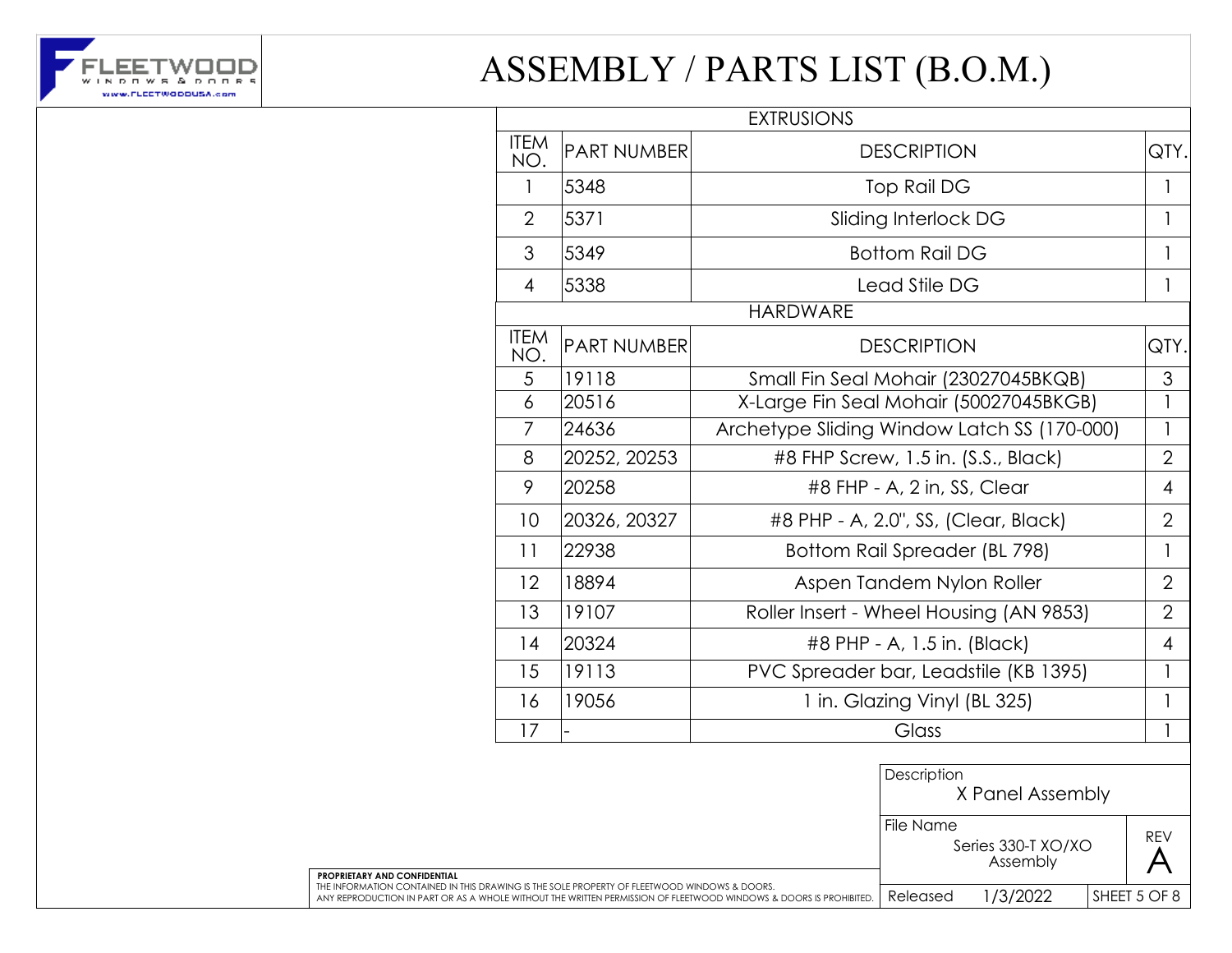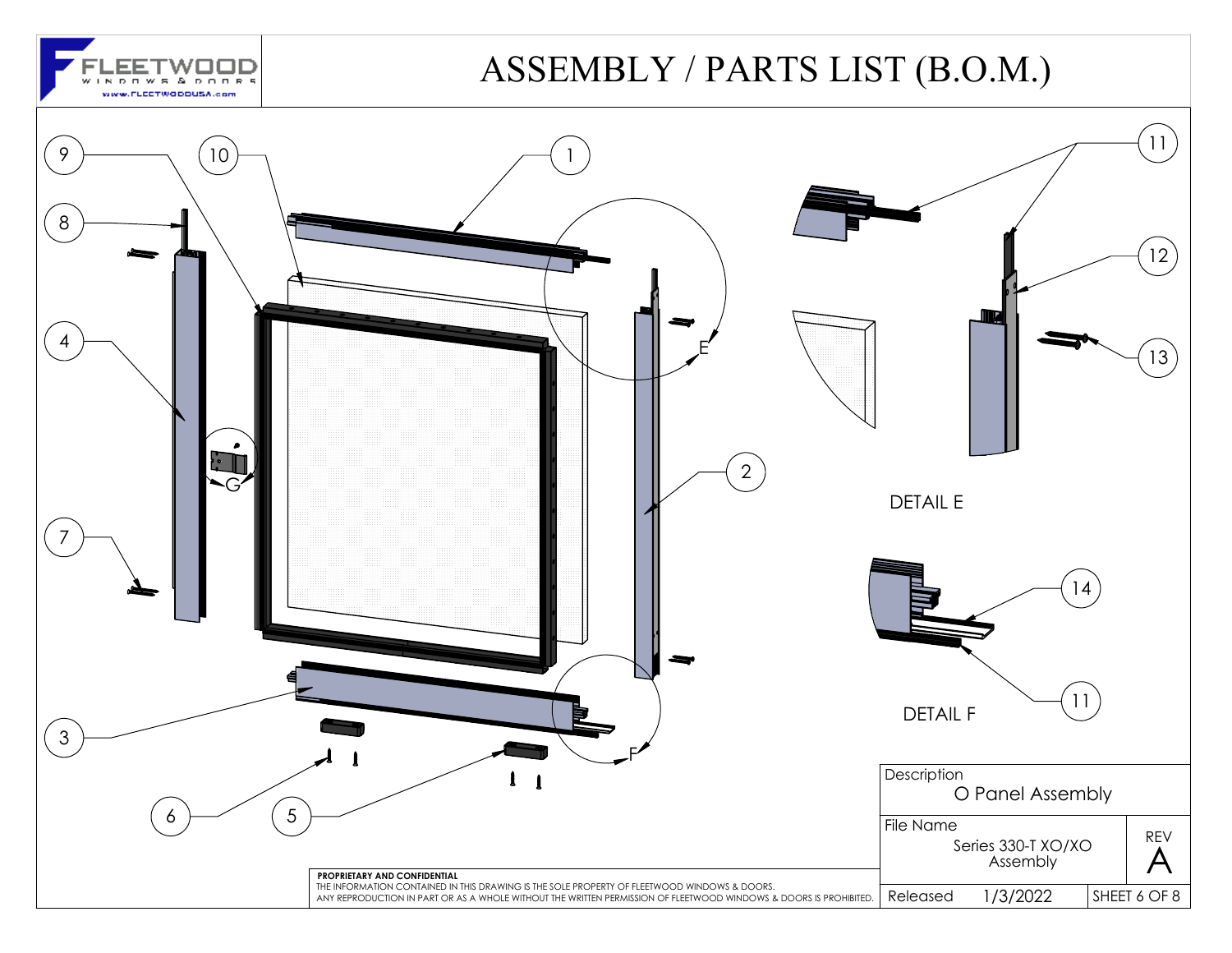



DETAIL G

|                 |                              | <b>EXTRUSIONS</b>                     |                |
|-----------------|------------------------------|---------------------------------------|----------------|
| <b>ITEM NO.</b> | <b>PART</b><br><b>NUMBER</b> | <b>DESCRIPTION</b>                    | QTY.           |
| 1               | 5348                         | Top Rail DG                           | $\mathbf{1}$   |
| $\overline{2}$  | 5338                         | Lead Stile DG                         | 1              |
| 3               | 5349                         | <b>Bottom Rail DG</b>                 |                |
| 4               | 5370                         | <b>Fixed Interlock DG</b>             |                |
|                 |                              | <b>HARDWARE</b>                       |                |
| <b>ITEM NO.</b> | <b>PART</b><br><b>NUMBER</b> | <b>DESCRIPTION</b>                    | QTY.           |
| 5               | 25386                        | <b>Fix Panel Block</b>                | $\overline{2}$ |
| 6               | 20248                        | #8 FHP - A, 1", SS, Black             | 4              |
| 7               | 20258                        | #8 FHP - A, 2 in, SS, Clear           | $\overline{4}$ |
| 8               | 19117                        | Large Fin Seal Mohair (23027045BKGB)  | $\mathbf{1}$   |
| 9               | 19056                        | 1" Glazing Vinyl (Shown)              | $\mathbf{1}$   |
| 10              |                              | Glass                                 | 1              |
| 11              | 19118                        | Small Fin Seal Mohair (23027045BKQB)  | 3              |
| 12              | 19113                        | PVC Spreader Bar, Leadstile (KB 1395) | $\overline{1}$ |
| 13              | 20324                        | #8 PHP - A, 1.5 in. (Black)           | $\overline{4}$ |
| 14              | 22938                        | Bottom Rail Spreader (BL 798)         | 1              |
| 15              | 20228,<br>20229              | #6 PHP-TEK, .5 in. (S.S., Black)      | 1              |
| 16              | 24106                        | Aspen Strike Plate (Keeper)           | 1              |

|                                                                                                                                                                                                                   | Description<br>O Panel Assembly |                                |  |              |
|-------------------------------------------------------------------------------------------------------------------------------------------------------------------------------------------------------------------|---------------------------------|--------------------------------|--|--------------|
| <b>PROPRIETARY AND CONFIDENTIAL</b>                                                                                                                                                                               | File Name                       | Series 330-T XO/XO<br>Assembly |  | <b>REV</b>   |
| THE INFORMATION CONTAINED IN THIS DRAWING IS THE SOLE PROPERTY OF FLEETWOOD WINDOWS & DOORS.<br>ANY REPRODUCTION IN PART OR AS A WHOLE WITHOUT THE WRITTEN PERMISSION OF FLEETWOOD WINDOWS & DOORS IS PROHIBITED. | Released                        | 1/3/2022                       |  | SHEET 7 OF 8 |